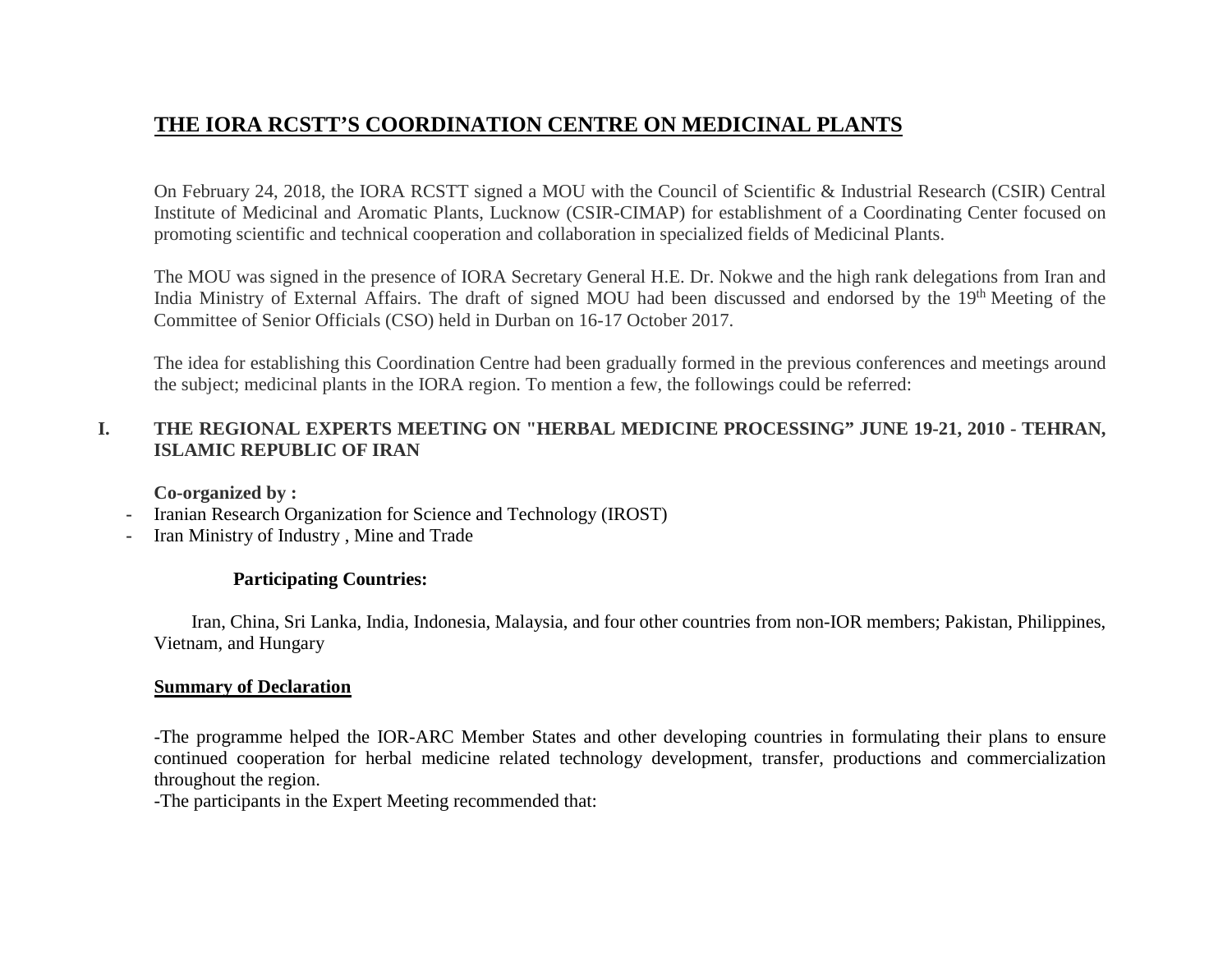- $\checkmark$  The WHO Traditional Medicines Division may extensively support and participate in such programme activities in the region, including provide umbrella support for establishing regional "Trade Mark" for Traditional Medicines and common quality control system.
- $\checkmark$  A research study to be carried out at regional level to investigate the status of herbal medicine technology to find out the modality of regional cooperation;
- $\checkmark$  It is necessary to support the establishment of IOR-ARC RCSTT regional institution of Medicinal Plants;
- $\checkmark$  It is necessary to support the continued experts meeting programme;
- $\checkmark$  This event should be held annually, each time hosted by one country which is voluntary selected in the previous meeting with Islamic Republic of Iran as the biannual host;
- $\checkmark$  It is necessary to support holding continued herbal medicine exhibitions;
- The participants recommended that the next activity of parts a. and b. in year 2011 could be hosted by India (CSIR and I-TECH programme) through joint effort with IOR-ARC.RCSTT.

 $\checkmark$  The participants resolved to support networking among IORA Member States and other developing countries on traditional medicine entitled "IORTMNET" (standing for Indian Ocean Rim Traditional Medicine Network).

# **II. "THE FIRST MEETING OF MEDICINAL PLANTS FOCAL POINTS OF IORA RCSTT CUM EXHIBITION", SALALAH – SULTANATE OF OMAN, 23-25 JUNE, 2014**

# **Co-organizers**

- **-** The Oman Animal and Plant Genetic Resources Center of the Sultanate of Oman (OAPGRC
- **-** Dhofar University
- **-** Oman Research Council

# **Participating Countries**

Egypt, India, Iran, Malaysia, Seychelles, Sri Lanka, Thailand and Oman.

# **Summary of Declaration**

 $\checkmark$  The participants expressed their support to improve and reinforce IORA Medicinal Plants Network (IORAMPNet) intensively;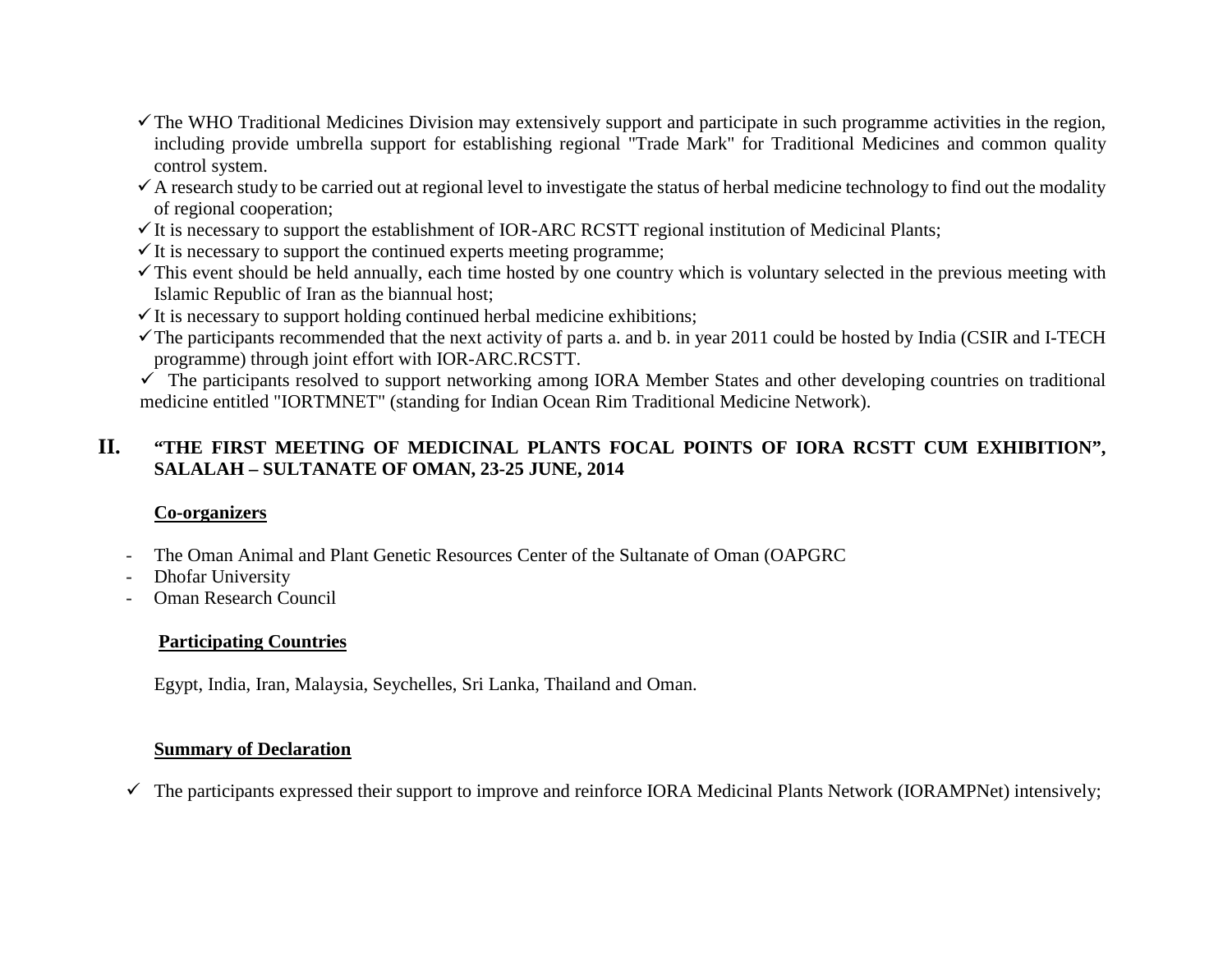- $\checkmark$  The participants proposed an Ad Hoc committee on Standards and Standardization for medicinal plants and herbal medicine to be established.
- $\checkmark$  The participant from Thailand proposed to invite the attendees of this meeting for participation in the similar program in Thailand, July, 2014.
- $\checkmark$  Dhofar University, Salalah, Oman proposed to start collaboration with CSIR-CIMAP, Lucknow, India, for development of a research/academic program for characterization and conservation of the biodiversity of medicinal plants in Dhofar region of Oman.
- $\checkmark$  It was recommended to conduct cooperative and joint activities in applied research, technology transfer and commercialization such as holding technology exhibitions, conference/training programs, technology transfer activities and developing a regional vision for technology development and commercialization;
- $\checkmark$  The delegations requested the respective governments of the member states support their focal points of Medicinal Plants to attend all the activities of IORARCSTT annually and that the required permission to be provided to them to attend such programs.

## **III. THE SECOND MEETING OF MEDICINAL PLANTS FOCAL POINTS OF IORA RCSTT CUM EXHIBITION, 18 – 19 MARCH 2015 , LUCKNOW – INDIA**

## **Co-Organizers**

- **-** Central Institute of Medicinal and Aromatic Plants (CSIR CIMAP)
- **-** Tthe Ministry of External Affairs, Government of India

## **Participating Countries**

Bangladesh, Egypt, Indonesia, Iran, Malaysia, Seychelles, South Africa, Sri Lanka, Sultanate of Oman, Tanzania, and Thailand; and IORA private sector from India and Iran;

## **Major Outcomes**

 $\checkmark$  Harmonization of regulations for quality control and trade among the member countries, for the purpose of international consumption of products.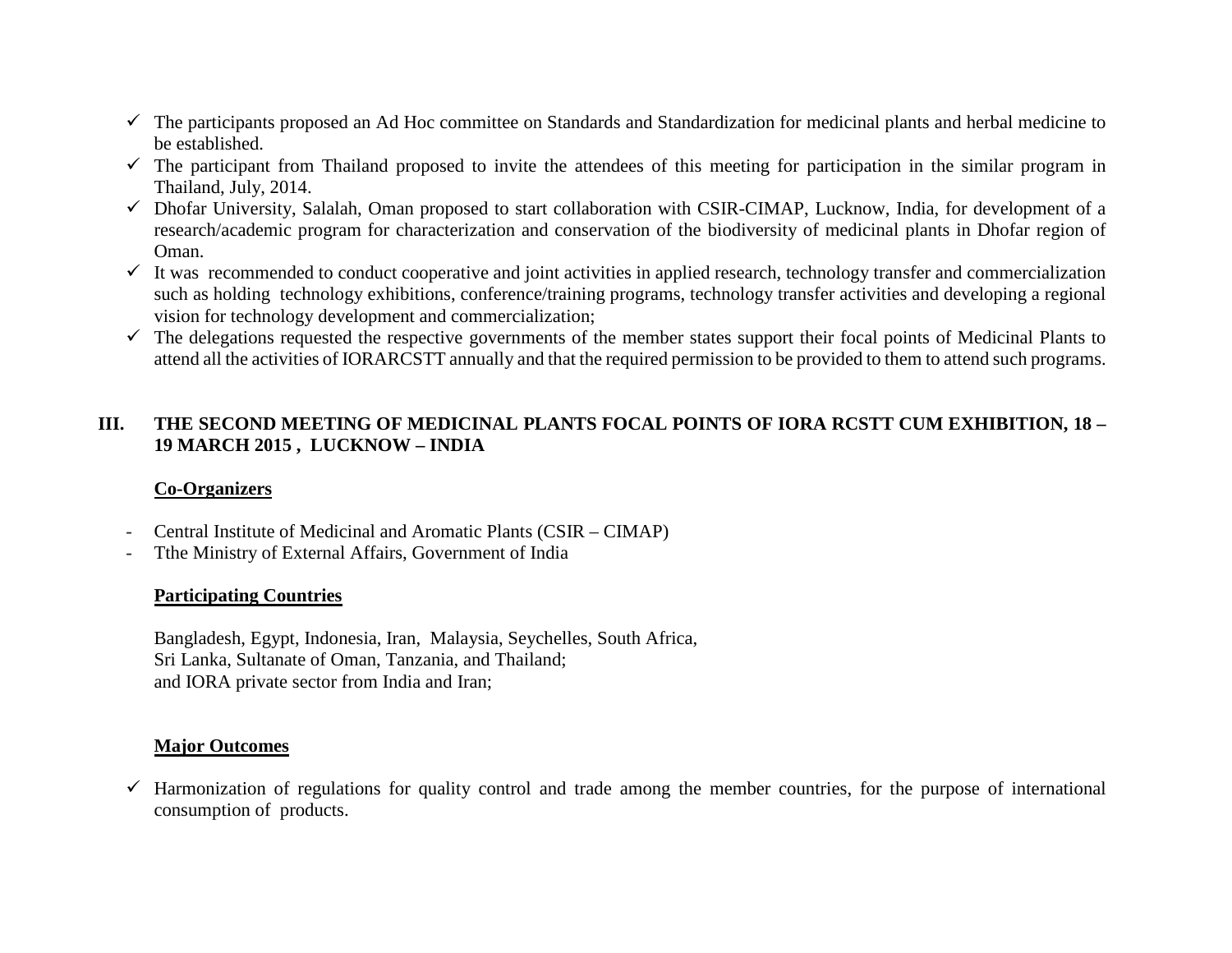- $\checkmark$  Sharing knowledge, know-how, services, facilities through regular interactions, visits, technology transfer, etc.
- $\checkmark$  It has also agreed upon by the participants that each Member State may identify at least 10 medicinal plants of economic and medicinal importance of human / veterinary usage and work out the above parameters for them for exchange of information and benefit for the whole region.

## **IV. THE THIRD MEETING OF MEDICINAL PLANTS FOCAL POINTS OF IORA RCSTT, May 10 – 12, 2017, Jakarta, Indonesia**

## **Organizers**

The National Agency of Drug and Food Control (BPOM), Indonesia The Ministry of Foreign Affairs, Indonesia And supported by IORA Secretariat

## **Participating Countries:**

Member States: India, Indonesia, Kenya, Malaysia, Mauritius, Mozambique, Oman, Sri Lanka, Tanzania, Thailand,

### **Dialogue Partner:** China

### **Summary of Declaration**

The participants recommended to:

-Promote capacity building on medicinal plants products development in IORA MemberStates, including the establishment of a Center of Excellence in Traditional Medicine;

-encourage exchange of knowledge, experiences and best practices between IORA Member States and Dialogue Partners; -promote exchange of researchers in the field of medicinal plants research in IORA Members States;

-encourage Member States in developing policy frameworks and regulation on traditional medicine in IORA Member States; -promote synergism between academician, business and government;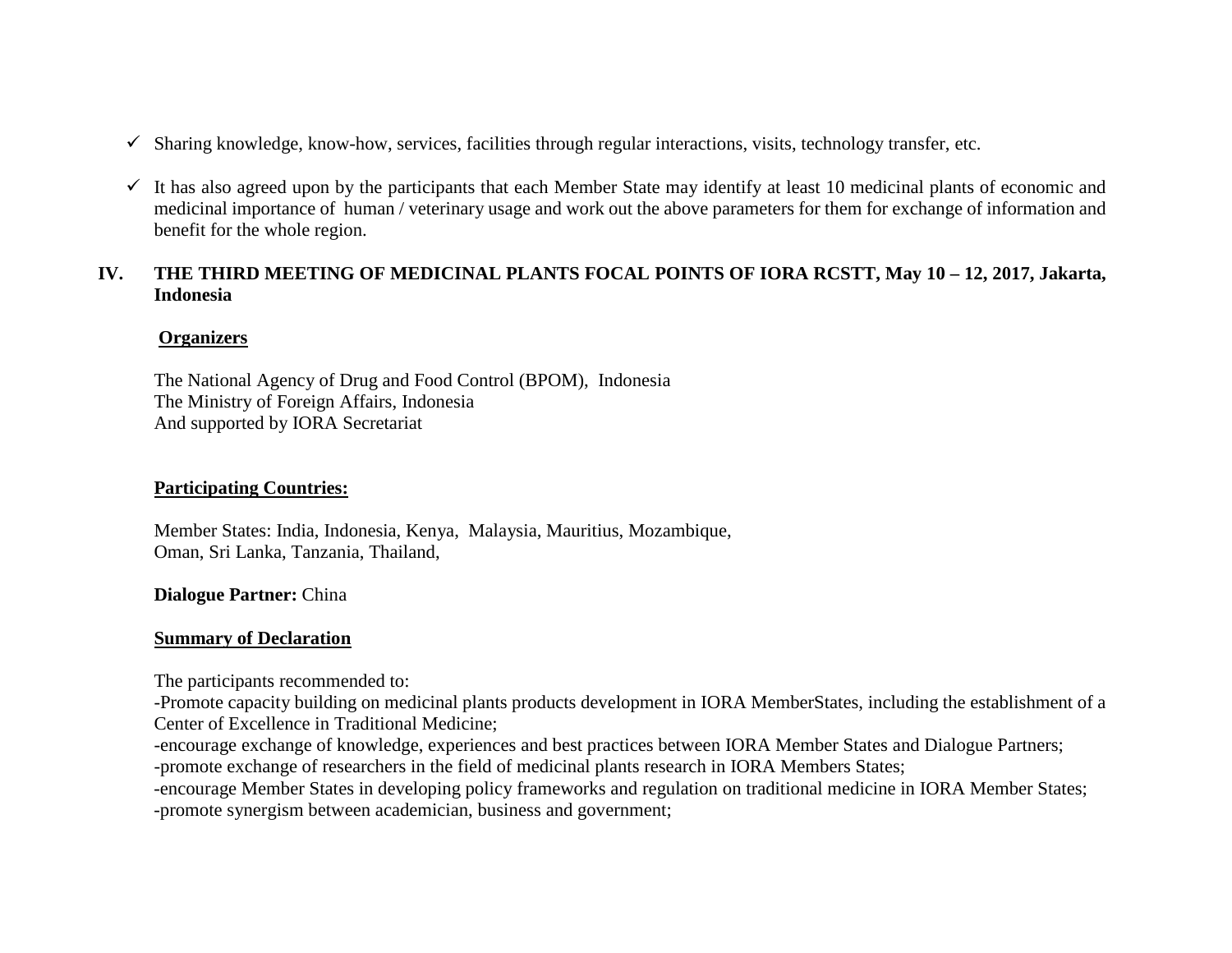-encourage the establishment of a consortium to assist and monitor the implementation of collaboration between academician, business and government;

-promote research and development, as well as innovation on medicinal plants in IORA Member States;

-explore the establishment of experts groups on medicinal plants in IORA Member States to be recommended to IORA relevant meeting;

-explore the development of minimum standards on quality, safety and efficacy of medicinal plants and its related products for the Indian Ocean Region;

-explore collaboration with relevant international organizations including World Health Organization (WHO);

**V. Training Programme on "Diversity, documentation, Gene banking and Database for Medicinal Plants" for IORA Member Countries, November 25 to December 01, 2018 , Lucknow - India** 

### **Organizers**

RCSTT Coordination Centre on Medicinal Plants, Council of Scientific and Industrial Research- Central Institute of Medicinal and Aromatic Plants (CSIR-CIMAP) Ministry of External Affairs, India

### **Participating Countries**

Bangladesh, India, Iran, Kenya, Malaysia, Mauritius, Mozambique, Oman, Seychelles, South Africa, Sri Lanka, Tanzania and Thailand

## **Major Outcomes**

-Sensitizing each Member State to build a database on medicinal plant diversity of their own country,

- It is expected that minimum quality and safety standards for plant materials and their products would be evolved to facilitate uninterrupted trade across IORA member states.

- It is also envisaged that this initial effort would promote the uninhibited exchange of herbal material and products between all member countries of the IORA region.

- It is expected that the knowledge and skills acquired from this workshop are adequate and will enable the representative of different IORA member states to initiate the activities successfully as per objective of this network group.